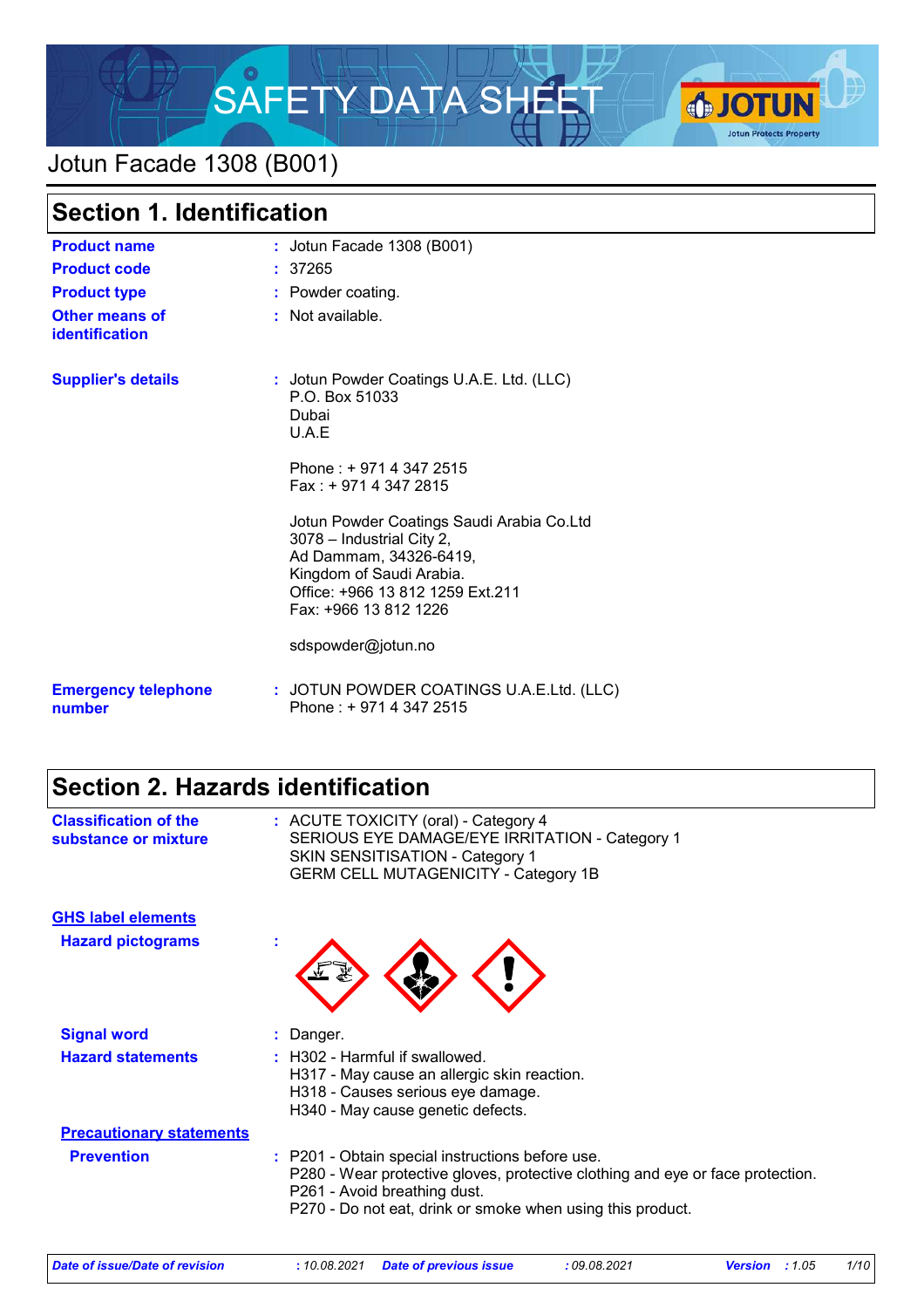### **Section 2. Hazards identification**

| : P308 + P313 - IF exposed or concerned: Get medical advice or attention.<br>P362 + P364 - Take off contaminated clothing and wash it before reuse.<br>P302 + P352 - IF ON SKIN: Wash with plenty of water.<br>P333 + P313 - If skin irritation or rash occurs: Get medical advice or attention.<br>P305 + P351 + P338, P310 - IF IN EYES: Rinse cautiously with water for several<br>minutes. Remove contact lenses, if present and easy to do. Continue rinsing.<br>Immediately call a POISON CENTER or doctor. |
|-------------------------------------------------------------------------------------------------------------------------------------------------------------------------------------------------------------------------------------------------------------------------------------------------------------------------------------------------------------------------------------------------------------------------------------------------------------------------------------------------------------------|
| : Not applicable.                                                                                                                                                                                                                                                                                                                                                                                                                                                                                                 |
| : P501 - Dispose of contents and container in accordance with all local, regional,<br>national and international regulations.                                                                                                                                                                                                                                                                                                                                                                                     |
|                                                                                                                                                                                                                                                                                                                                                                                                                                                                                                                   |

#### **Other hazards which do not :** None known. **result in classification**

### **Section 3. Composition/information on ingredients**

| Substance/mixture                              | : Mixture        |
|------------------------------------------------|------------------|
| <b>Other means of</b><br><b>identification</b> | : Not available. |

| <b>CAS number/other identifiers</b>                                                |                   |               |                   |
|------------------------------------------------------------------------------------|-------------------|---------------|-------------------|
| <b>CAS number</b>                                                                  | : Not applicable. |               |                   |
| <b>EC</b> number                                                                   | Mixture.          |               |                   |
| <b>Product code</b>                                                                | : 37265           |               |                   |
| Ingredient name                                                                    |                   | $\frac{9}{6}$ | <b>CAS number</b> |
| $(1,3,5\text{-}tris(oxiranylmethyl)-1,3,5\text{-}triazine-2,4,6(1h,3h,5h)-trione)$ |                   | ~10           | 2451-62-9         |

**There are no additional ingredients present which, within the current knowledge of the supplier and in the concentrations applicable, are classified as hazardous to health or the environment and hence require reporting in this section.**

**Occupational exposure limits, if available, are listed in Section 8.**

### **Section 4. First aid measures**

#### Get medical attention immediately. Call a poison center or physician. Immediately **:** flush eyes with plenty of water, occasionally lifting the upper and lower eyelids. Check for and remove any contact lenses. Continue to rinse for at least 10 minutes. Chemical burns must be treated promptly by a physician. Get medical attention immediately. Call a poison center or physician. Wash with **:** plenty of soap and water. Remove contaminated clothing and shoes. Wash contaminated clothing thoroughly with water before removing it, or wear gloves. Continue to rinse for at least 10 minutes. Chemical burns must be treated promptly by a physician. In the event of any complaints or symptoms, avoid further exposure. Wash clothing before reuse. Clean shoes thoroughly before reuse. Get medical attention immediately. Call a poison center or physician. Remove **:** victim to fresh air and keep at rest in a position comfortable for breathing. If it is suspected that fumes are still present, the rescuer should wear an appropriate mask or self-contained breathing apparatus. If not breathing, if breathing is irregular or if respiratory arrest occurs, provide artificial respiration or oxygen by trained personnel. It may be dangerous to the person providing aid to give mouth-to-mouth resuscitation. If unconscious, place in recovery position and get medical attention immediately. Maintain an open airway. Loosen tight clothing such as a collar, tie, belt or waistband. In case of inhalation of decomposition products in a fire, symptoms may be delayed. The exposed person may need to be kept under medical surveillance for 48 hours. **Eye contact Skin contact Inhalation Description of necessary first aid measures**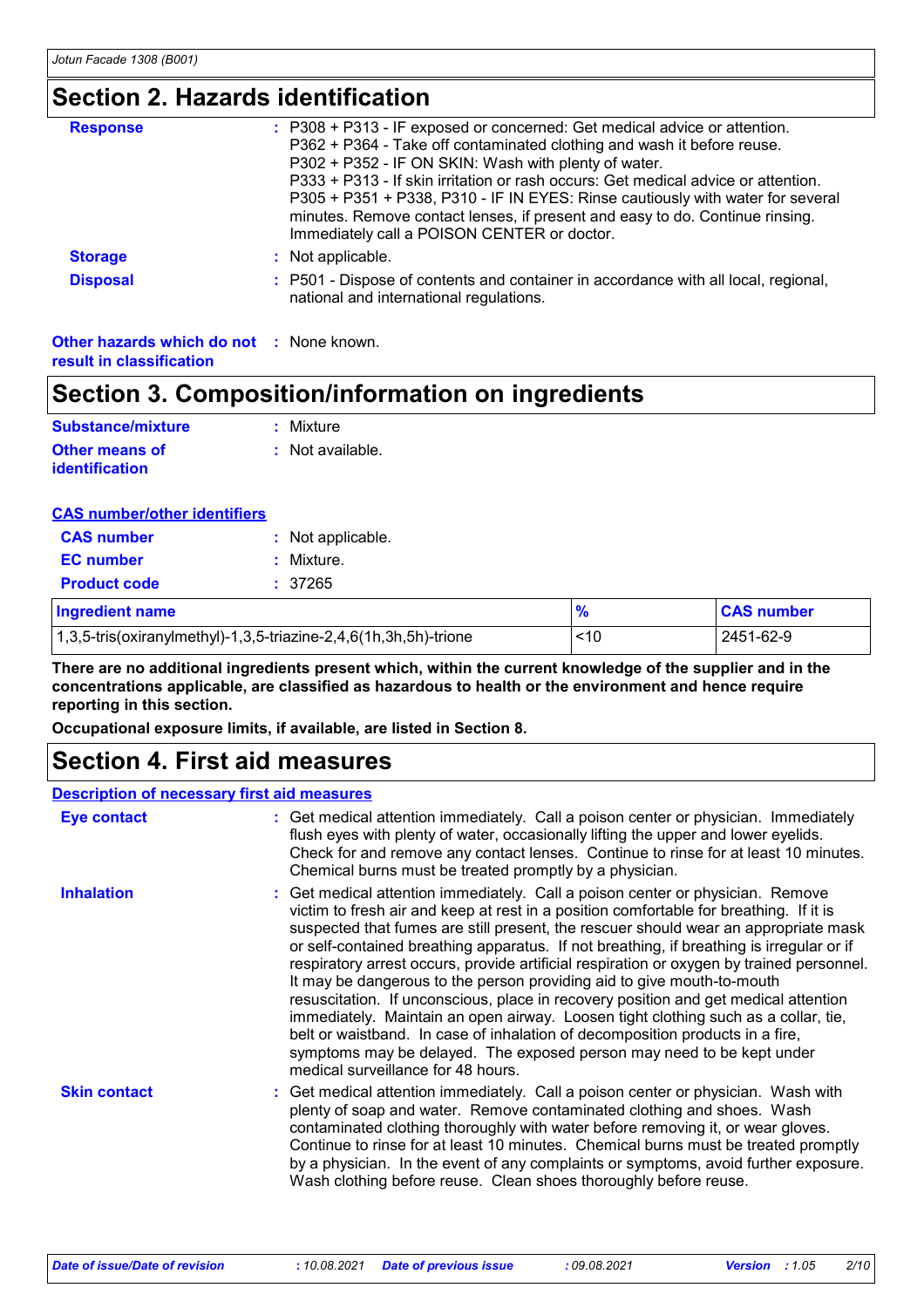# **Section 4. First aid measures**

| <b>Ingestion</b> | : Get medical attention immediately. Call a poison center or physician. Wash out<br>mouth with water. Remove dentures if any. Remove victim to fresh air and keep at<br>rest in a position comfortable for breathing. If material has been swallowed and the<br>exposed person is conscious, give small quantities of water to drink. Stop if the<br>exposed person feels sick as vomiting may be dangerous. Do not induce vomiting<br>unless directed to do so by medical personnel. If vomiting occurs, the head should<br>be kept low so that vomit does not enter the lungs. Chemical burns must be treated<br>promptly by a physician. Never give anything by mouth to an unconscious person.<br>If unconscious, place in recovery position and get medical attention immediately.<br>Maintain an open airway. Loosen tight clothing such as a collar, tie, belt or<br>waistband. |
|------------------|----------------------------------------------------------------------------------------------------------------------------------------------------------------------------------------------------------------------------------------------------------------------------------------------------------------------------------------------------------------------------------------------------------------------------------------------------------------------------------------------------------------------------------------------------------------------------------------------------------------------------------------------------------------------------------------------------------------------------------------------------------------------------------------------------------------------------------------------------------------------------------------|
|------------------|----------------------------------------------------------------------------------------------------------------------------------------------------------------------------------------------------------------------------------------------------------------------------------------------------------------------------------------------------------------------------------------------------------------------------------------------------------------------------------------------------------------------------------------------------------------------------------------------------------------------------------------------------------------------------------------------------------------------------------------------------------------------------------------------------------------------------------------------------------------------------------------|

#### **Most important symptoms/effects, acute and delayed**

| <b>Potential acute health effects</b> |                                                                                                                                                                                                                                                                                                                                                                                                                 |
|---------------------------------------|-----------------------------------------------------------------------------------------------------------------------------------------------------------------------------------------------------------------------------------------------------------------------------------------------------------------------------------------------------------------------------------------------------------------|
| <b>Eye contact</b>                    | : Causes serious eye damage.                                                                                                                                                                                                                                                                                                                                                                                    |
| <b>Inhalation</b>                     | : No known significant effects or critical hazards.                                                                                                                                                                                                                                                                                                                                                             |
| <b>Skin contact</b>                   | : May cause an allergic skin reaction.                                                                                                                                                                                                                                                                                                                                                                          |
| <b>Ingestion</b>                      | : Harmful if swallowed.                                                                                                                                                                                                                                                                                                                                                                                         |
| <b>Over-exposure signs/symptoms</b>   |                                                                                                                                                                                                                                                                                                                                                                                                                 |
| <b>Eye contact</b>                    | : Adverse symptoms may include the following:<br>pain<br>watering<br>redness                                                                                                                                                                                                                                                                                                                                    |
| <b>Inhalation</b>                     | : No specific data.                                                                                                                                                                                                                                                                                                                                                                                             |
| <b>Skin contact</b>                   | : Adverse symptoms may include the following:<br>pain or irritation<br>redness<br>blistering may occur                                                                                                                                                                                                                                                                                                          |
| <b>Ingestion</b>                      | Adverse symptoms may include the following:<br>stomach pains                                                                                                                                                                                                                                                                                                                                                    |
|                                       | Indication of immediate medical attention and special treatment needed, if necessary                                                                                                                                                                                                                                                                                                                            |
| <b>Notes to physician</b>             | : In case of inhalation of decomposition products in a fire, symptoms may be delayed.<br>The exposed person may need to be kept under medical surveillance for 48 hours.                                                                                                                                                                                                                                        |
| <b>Specific treatments</b>            | : No specific treatment.                                                                                                                                                                                                                                                                                                                                                                                        |
| <b>Protection of first-aiders</b>     | : No action shall be taken involving any personal risk or without suitable training. If it<br>is suspected that fumes are still present, the rescuer should wear an appropriate<br>mask or self-contained breathing apparatus. It may be dangerous to the person<br>providing aid to give mouth-to-mouth resuscitation. Wash contaminated clothing<br>thoroughly with water before removing it, or wear gloves. |

**See toxicological information (Section 11)**

# **Section 5. Firefighting measures**

| <b>Extinguishing media</b>                           |                                                                 |
|------------------------------------------------------|-----------------------------------------------------------------|
| <b>Suitable extinguishing</b><br>media               | : Use an extinguishing agent suitable for the surrounding fire. |
| Unsuitable extinguishing<br>media                    | : None known.                                                   |
| <b>Specific hazards arising</b><br>from the chemical | : Fine dust clouds may form explosive mixtures with air.        |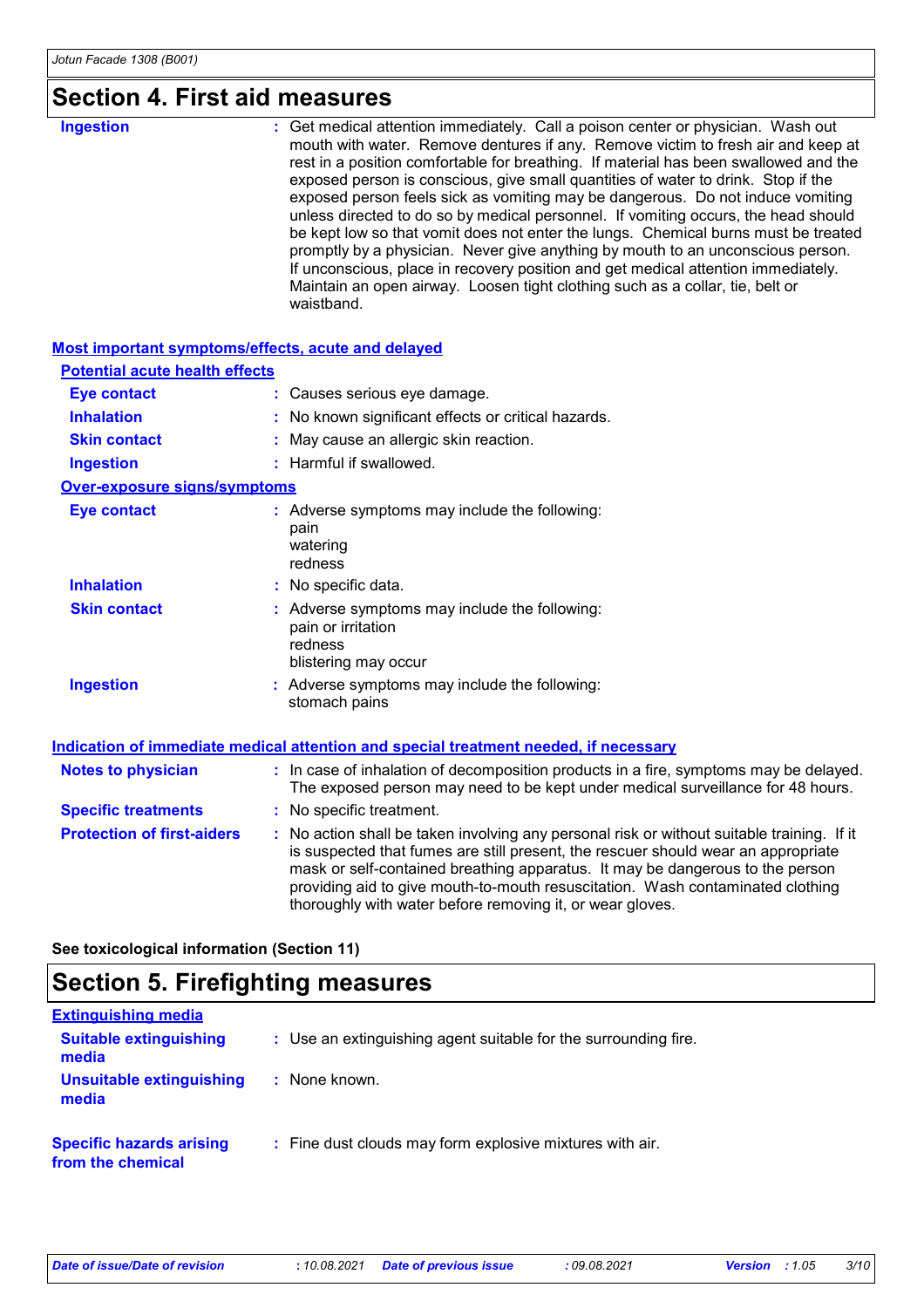# **Section 5. Firefighting measures**

| <b>Hazardous thermal</b><br>decomposition products       | : Decomposition products may include the following materials:<br>carbon dioxide<br>carbon monoxide<br>nitrogen oxides<br>sulfur oxides<br>metal oxide/oxides                                        |
|----------------------------------------------------------|-----------------------------------------------------------------------------------------------------------------------------------------------------------------------------------------------------|
| <b>Special protective actions</b><br>for fire-fighters   | : Promptly isolate the scene by removing all persons from the vicinity of the incident if<br>there is a fire. No action shall be taken involving any personal risk or without<br>suitable training. |
| <b>Special protective</b><br>equipment for fire-fighters | : Fire-fighters should wear appropriate protective equipment and self-contained<br>breathing apparatus (SCBA) with a full face-piece operated in positive pressure<br>mode.                         |

### **Section 6. Accidental release measures**

#### **Personal precautions, protective equipment and emergency procedures**

| For non-emergency<br>personnel                              | : No action shall be taken involving any personal risk or without suitable training.<br>Evacuate surrounding areas. Keep unnecessary and unprotected personnel from<br>entering. Do not touch or walk through spilt material. Provide adequate ventilation.<br>Wear appropriate respirator when ventilation is inadequate. Put on appropriate<br>personal protective equipment.                                                                        |
|-------------------------------------------------------------|--------------------------------------------------------------------------------------------------------------------------------------------------------------------------------------------------------------------------------------------------------------------------------------------------------------------------------------------------------------------------------------------------------------------------------------------------------|
|                                                             | <b>For emergency responders</b> : If specialised clothing is required to deal with the spillage, take note of any<br>information in Section 8 on suitable and unsuitable materials. See also the<br>information in "For non-emergency personnel".                                                                                                                                                                                                      |
| <b>Environmental precautions</b>                            | : Avoid dispersal of spilt material and runoff and contact with soil, waterways, drains<br>and sewers. Inform the relevant authorities if the product has caused environmental<br>pollution (sewers, waterways, soil or air).                                                                                                                                                                                                                          |
| <b>Methods and material for containment and cleaning up</b> |                                                                                                                                                                                                                                                                                                                                                                                                                                                        |
| <b>Small spill</b>                                          | : Move containers from spill area. Avoid dust generation. Do not dry sweep.<br>Vacuum dust with equipment fitted with a HEPA filter and place in a closed, labeled<br>waste container. Place spilled material in a designated, labeled waste container.<br>Dispose of via a licensed waste disposal contractor.                                                                                                                                        |
| <b>Large spill</b>                                          | : Move containers from spill area. Approach the release from upwind. Prevent entry<br>into sewers, water courses, basements or confined areas. Avoid dust generation.<br>Do not dry sweep. Vacuum dust with equipment fitted with a HEPA filter and place<br>in a closed, labeled waste container. Dispose of via a licensed waste disposal<br>contractor. Note: see Section 1 for emergency contact information and Section 13<br>for waste disposal. |

### **Section 7. Handling and storage**

#### **Precautions for safe handling**

| <b>Protective measures</b>                       | : Put on appropriate personal protective equipment (see Section 8). Persons with a<br>history of skin sensitization problems should not be employed in any process in<br>which this product is used. Avoid exposure - obtain special instructions before use.<br>Do not handle until all safety precautions have been read and understood. Do not<br>get in eyes or on skin or clothing. Do not ingest. If during normal use the material<br>presents a respiratory hazard, use only with adequate ventilation or wear<br>appropriate respirator. Keep in the original container or an approved alternative<br>made from a compatible material, kept tightly closed when not in use. Empty<br>containers retain product residue and can be hazardous. Do not reuse container. |
|--------------------------------------------------|-------------------------------------------------------------------------------------------------------------------------------------------------------------------------------------------------------------------------------------------------------------------------------------------------------------------------------------------------------------------------------------------------------------------------------------------------------------------------------------------------------------------------------------------------------------------------------------------------------------------------------------------------------------------------------------------------------------------------------------------------------------------------------|
| <b>Advice on general</b><br>occupational hygiene | : Eating, drinking and smoking should be prohibited in areas where this material is<br>handled, stored and processed. Workers should wash hands and face before<br>eating, drinking and smoking. Remove contaminated clothing and protective<br>equipment before entering eating areas. See also Section 8 for additional<br>information on hygiene measures.                                                                                                                                                                                                                                                                                                                                                                                                                 |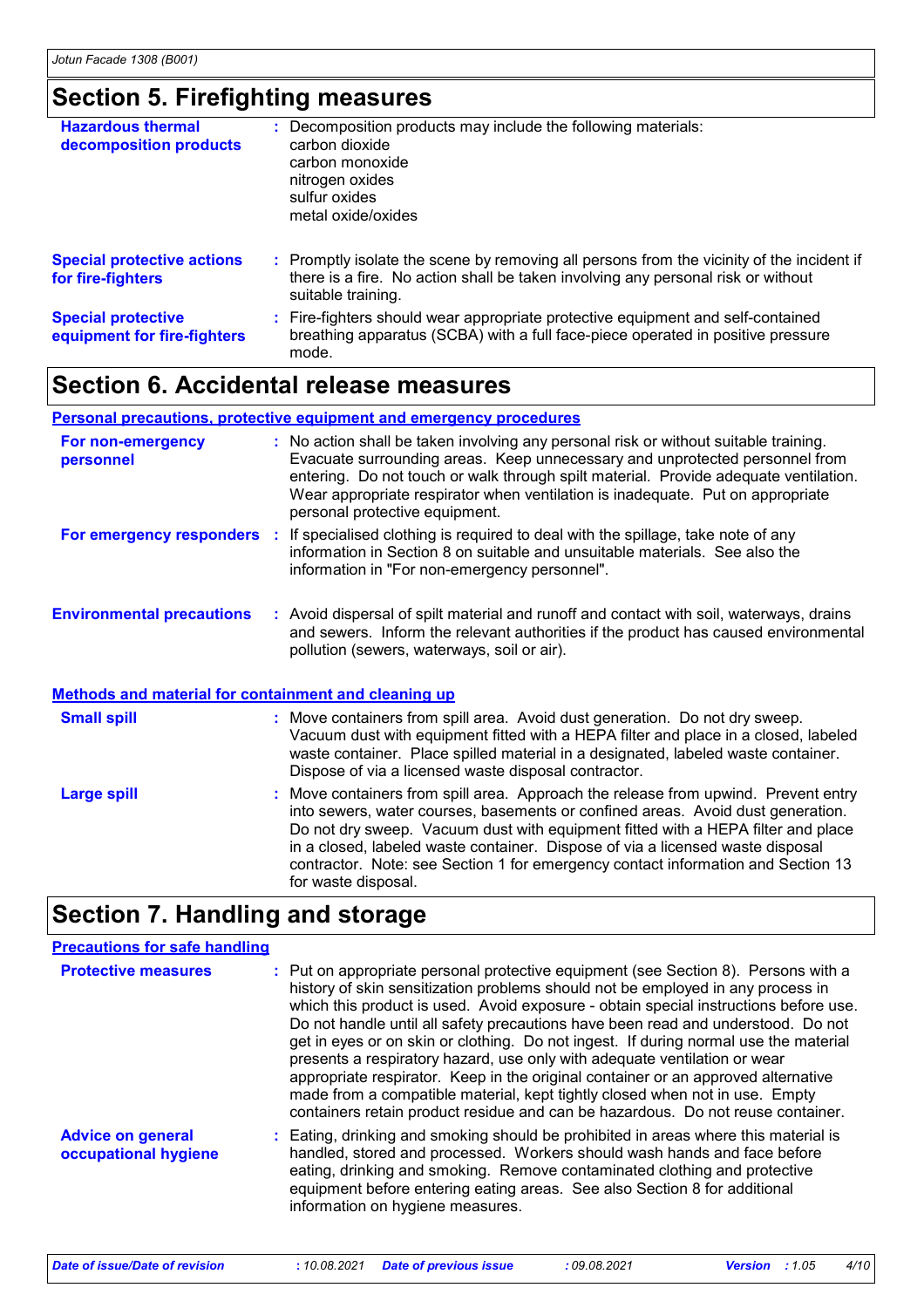# **Section 7. Handling and storage**

|                          | <b>Conditions for safe storage, :</b> Store in accordance with local regulations. Store in original container protected |
|--------------------------|-------------------------------------------------------------------------------------------------------------------------|
| including any            | from direct sunlight in a dry, cool and well-ventilated area, away from incompatible                                    |
| <b>incompatibilities</b> | materials (see Section 10) and food and drink. Store locked up. Keep container                                          |
|                          | tightly closed and sealed until ready for use. Containers that have been opened                                         |
|                          | must be carefully resealed and kept upright to prevent leakage. Do not store in                                         |
|                          | unlabelled containers. Use appropriate containment to avoid environmental                                               |
|                          | contamination. See Section 10 for incompatible materials before handling or use.                                        |

### **Section 8. Exposure controls/personal protection**

#### **Control parameters**

#### **Occupational exposure limits**

| <b>Ingredient name</b>                                           | <b>Exposure limits</b>                                                              |
|------------------------------------------------------------------|-------------------------------------------------------------------------------------|
| 1,3,5-tris(oxiranylmethyl)-1,3,5-triazine-2,4,6(1h,3h,5h)-trione | <b>ACGIH TLV (United States, 3/2018).</b><br>TWA: $0.05$ mg/m <sup>3</sup> 8 hours. |

Dust Limit : 10 mg/m<sup>3</sup> (TWA of total inhalable dust) and 4 mg/m<sup>3</sup> (TWA of respirable)

| <b>Appropriate engineering</b><br>controls       | : If user operations generate dust, fumes, gas, vapour or mist, use process<br>enclosures, local exhaust ventilation or other engineering controls to keep worker<br>exposure to airborne contaminants below any recommended or statutory limits.                                                                                                                                                                                                                                                                                                                                                                                                                                                                                                                                                                                                                                                                                                                                                                                                 |
|--------------------------------------------------|---------------------------------------------------------------------------------------------------------------------------------------------------------------------------------------------------------------------------------------------------------------------------------------------------------------------------------------------------------------------------------------------------------------------------------------------------------------------------------------------------------------------------------------------------------------------------------------------------------------------------------------------------------------------------------------------------------------------------------------------------------------------------------------------------------------------------------------------------------------------------------------------------------------------------------------------------------------------------------------------------------------------------------------------------|
| <b>Environmental exposure</b><br><b>controls</b> | : Emissions from ventilation or work process equipment should be checked to ensure<br>they comply with the requirements of environmental protection legislation. In some<br>cases, fume scrubbers, filters or engineering modifications to the process<br>equipment will be necessary to reduce emissions to acceptable levels.                                                                                                                                                                                                                                                                                                                                                                                                                                                                                                                                                                                                                                                                                                                   |
| <b>Individual protection measures</b>            |                                                                                                                                                                                                                                                                                                                                                                                                                                                                                                                                                                                                                                                                                                                                                                                                                                                                                                                                                                                                                                                   |
| <b>Hygiene measures</b>                          | : Wash hands, forearms and face thoroughly after handling chemical products, before<br>eating, smoking and using the lavatory and at the end of the working period.<br>Appropriate techniques should be used to remove potentially contaminated clothing.<br>Contaminated work clothing should not be allowed out of the workplace. Wash<br>contaminated clothing before reusing. Ensure that eyewash stations and safety<br>showers are close to the workstation location.                                                                                                                                                                                                                                                                                                                                                                                                                                                                                                                                                                       |
| <b>Eye/face protection</b>                       | : Safety eyewear complying to EN 166 should be used when a risk assessment<br>indicates this is necessary to avoid exposure to liquid splashes, mists, gases or<br>dusts. If contact is possible, the following protection should be worn, unless the<br>assessment indicates a higher degree of protection: chemical splash goggles and/<br>or face shield. If inhalation hazards exist, a full-face respirator may be required<br>instead.                                                                                                                                                                                                                                                                                                                                                                                                                                                                                                                                                                                                      |
| <b>Skin protection</b>                           |                                                                                                                                                                                                                                                                                                                                                                                                                                                                                                                                                                                                                                                                                                                                                                                                                                                                                                                                                                                                                                                   |
| <b>Hand protection</b>                           | : There is no one glove material or combination of materials that will give unlimited<br>resistance to any individual or combination of chemicals.<br>The breakthrough time must be greater than the end use time of the product.<br>The instructions and information provided by the glove manufacturer on use,<br>storage, maintenance and replacement must be followed.<br>Gloves should be replaced regularly and if there is any sign of damage to the glove<br>material.<br>Always ensure that gloves are free from defects and that they are stored and used<br>correctly.<br>The performance or effectiveness of the glove may be reduced by physical/chemical<br>damage and poor maintenance.<br>Barrier creams may help to protect the exposed areas of the skin but should not be<br>applied once exposure has occurred.<br>Wear suitable gloves tested to EN374.<br>May be used, gloves(breakthrough time) 4 - 8 hours: neoprene, polyvinyl alcohol<br>(PVA)<br>Recommended, gloves(breakthrough time) > 8 hours: nitrile rubber, PVC |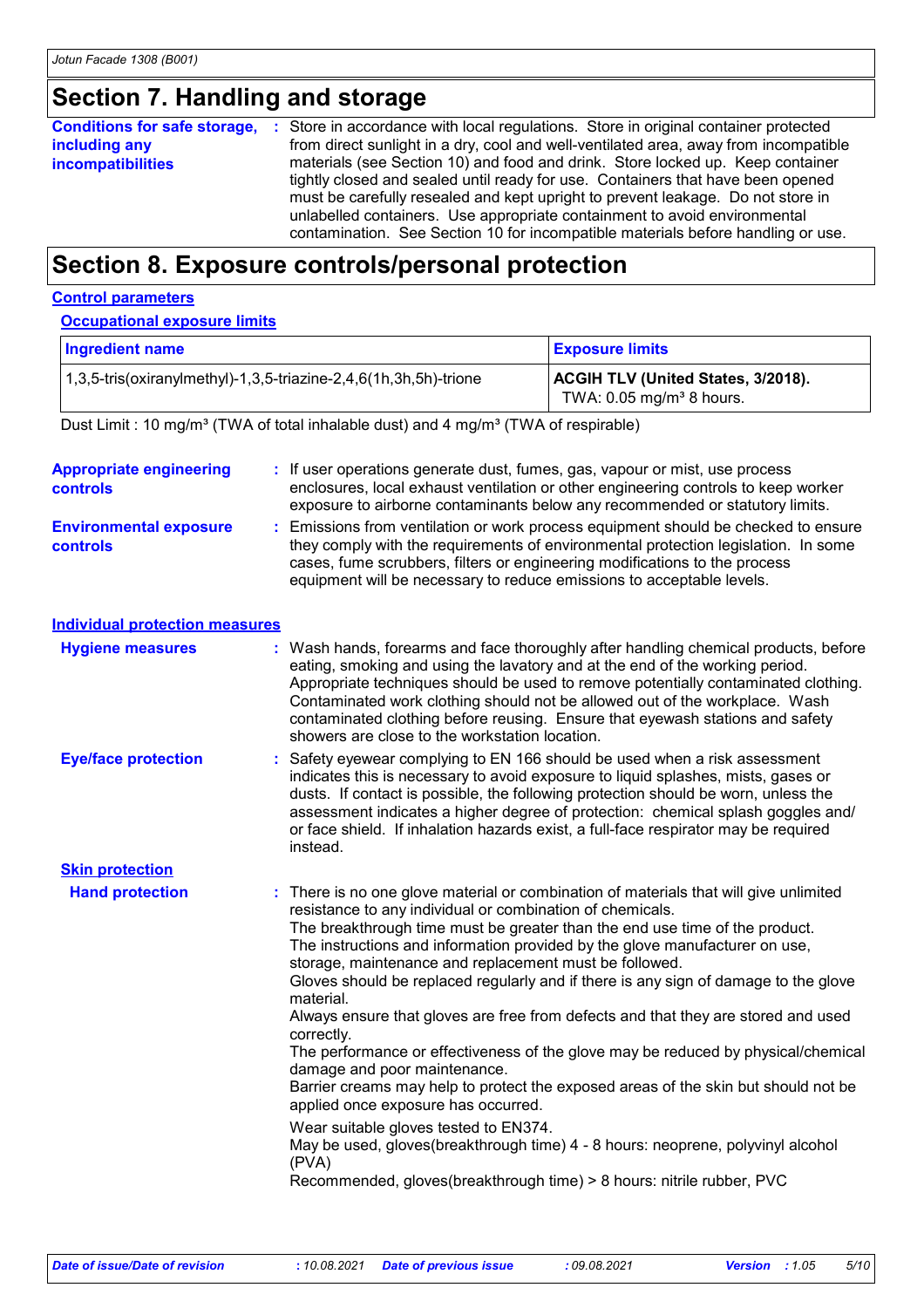# **Section 8. Exposure controls/personal protection**

| <b>Body protection</b>        | : Personal protective equipment for the body should be selected based on the task<br>being performed and the risks involved and should be approved by a specialist<br>before handling this product.                                              |
|-------------------------------|--------------------------------------------------------------------------------------------------------------------------------------------------------------------------------------------------------------------------------------------------|
| <b>Other skin protection</b>  | : Appropriate footwear and any additional skin protection measures should be<br>selected based on the task being performed and the risks involved and should be<br>approved by a specialist before handling this product.                        |
| <b>Respiratory protection</b> | : If workers are exposed to concentrations above the exposure limit, they must use a<br>respirator according to EN 140. If dust is generated and ventilation is inadequate,<br>use respirator that will protect against dust/mist. (FFP2 / N95). |

# **Section 9. Physical and chemical properties**

| <b>Appearance</b>                                 |    |                                                                |
|---------------------------------------------------|----|----------------------------------------------------------------|
| <b>Physical state</b>                             |    | : Solid. Powder.                                               |
| <b>Colour</b>                                     |    | : Various                                                      |
| <b>Odour</b>                                      | ÷. | Odourless.                                                     |
| <b>Odour threshold</b>                            |    | : Not applicable.                                              |
| pH                                                |    | Not applicable.                                                |
| <b>Melting point (dust)</b>                       |    | : $85 - 115$ °C                                                |
| <b>Boiling point</b>                              |    | : Not applicable.                                              |
| <b>Flash point</b>                                |    | Not applicable.                                                |
| <b>Evaporation rate</b>                           |    | Not applicable.                                                |
| <b>Flammability (solid, gas)</b>                  |    | : Fine dust clouds may form explosive mixtures with air.       |
| <b>Lower explosion limit (dust)</b>               |    | : $30$ g/m <sup>3</sup> (EN 14034-3)                           |
| <b>Minimum ignition energy</b><br>(mJ)            |    | $: 10 - 30$ (EN 13821)                                         |
| <b>Vapour pressure</b>                            |    | : Not applicable.                                              |
| <b>Vapour density</b>                             |    | : Not applicable.                                              |
| <b>Density</b>                                    |    | : 1.2 to 1.9 g/cm <sup>3</sup>                                 |
| <b>Solubility</b>                                 |    | Insoluble in the following materials: cold water and hot water |
| <b>Partition coefficient: n-</b><br>octanol/water |    | : Not applicable.                                              |
| <b>Auto-ignition temperature</b>                  |    | $: 9400^{\circ}$ C                                             |
| <b>Decomposition temperature</b>                  |    | : $>230^{\circ}$ C ( $>446^{\circ}$ F)                         |
| <b>Viscosity</b>                                  |    | : Not applicable.                                              |

# **Section 10. Stability and reactivity**

| <b>Reactivity</b>                                   | : Fine dust clouds may form explosive mixtures with air.                                                                                                   |
|-----------------------------------------------------|------------------------------------------------------------------------------------------------------------------------------------------------------------|
| <b>Chemical stability</b>                           | : The product is stable.                                                                                                                                   |
| <b>Possibility of hazardous</b><br><b>reactions</b> | : Under normal conditions of storage and use, hazardous reactions will not occur.                                                                          |
| <b>Conditions to avoid</b>                          | : Avoid the creation of dust when handling and avoid all possible sources of ignition<br>(spark or flame).                                                 |
|                                                     | Take precautionary measures against electrostatic discharges.                                                                                              |
|                                                     | To avoid fire or explosion, dissipate static electricity during transfer by earthing and<br>bonding containers and equipment before transferring material. |
|                                                     | Prevent dust accumulation.                                                                                                                                 |
| <b>Incompatible materials</b>                       | : No specific data.                                                                                                                                        |
| <b>Hazardous decomposition</b><br>products          | : Under normal conditions of storage and use, hazardous decomposition products<br>should not be produced.                                                  |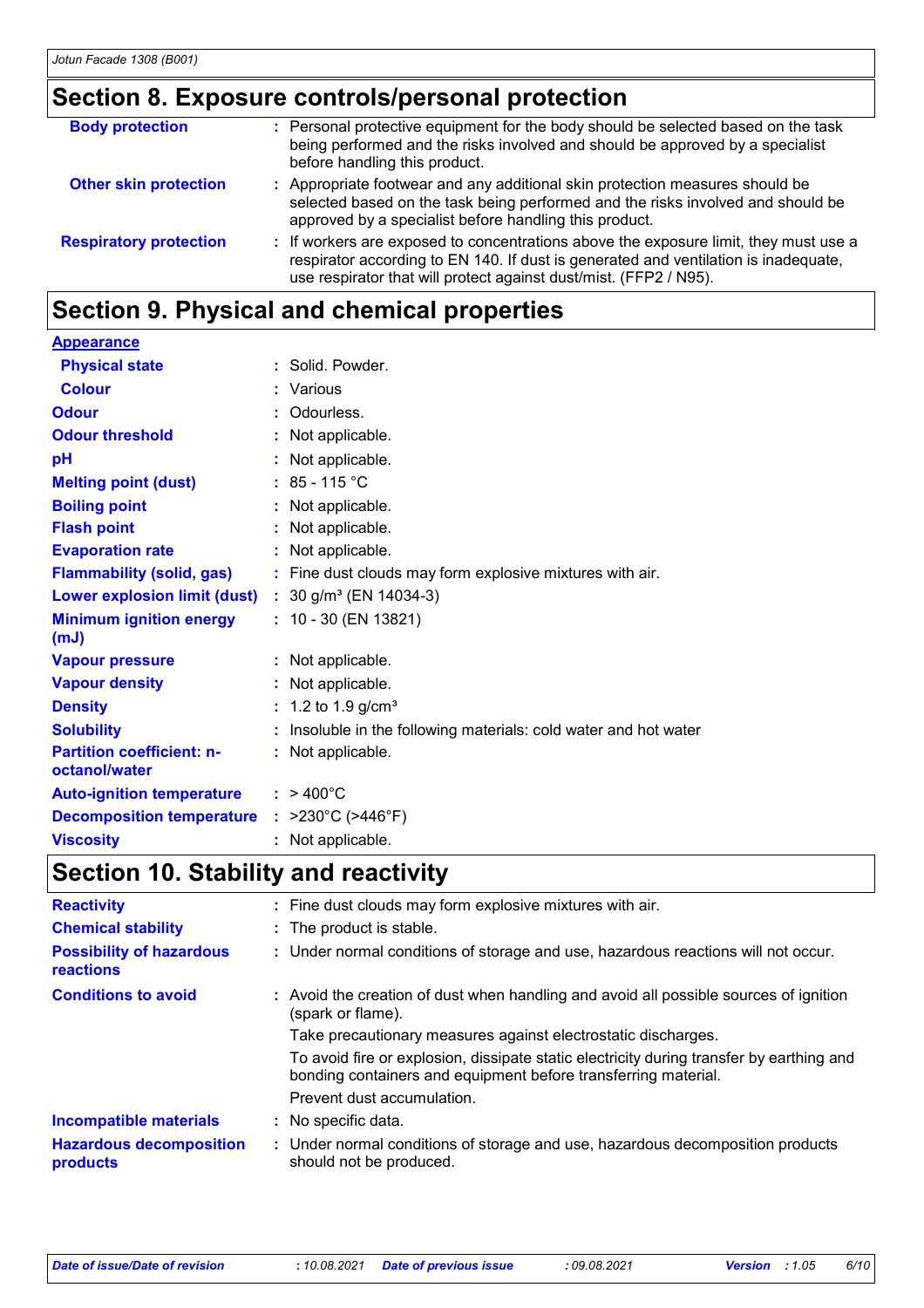## **Section 11. Toxicological information**

#### **Information on toxicological effects**

#### **Acute toxicity**

| <b>Product/ingredient name</b>                                                                                       | <b>Result</b> | <b>Species</b> | <b>Dose</b> | <b>Exposure</b> |
|----------------------------------------------------------------------------------------------------------------------|---------------|----------------|-------------|-----------------|
| $(1,3,5\text{-tris}(\text{oxirany}(\text{method})))$<br>$\left[-1, 3, 5\right]$ -triazine-2,4,6(1h,3h,<br>5h)-trione | LD50 Oral     | Rat            | 138 mg/kg   |                 |

#### **Irritation/Corrosion**

| <b>Product/ingredient name</b>                                                                            | <b>Result</b>          | <b>Species</b>                        | <b>Score</b> | <b>Exposure</b>   | <b>Observation</b> |
|-----------------------------------------------------------------------------------------------------------|------------------------|---------------------------------------|--------------|-------------------|--------------------|
| $(1,3,5\text{-tris}(oxiranylmethyl))$<br>$\left[-1, 3, 5\right]$ -triazine-2,4,6(1h,3h,<br>$ 5h)$ -trione | Eyes - Severe irritant | Rabbit                                |              | 100<br>milligrams |                    |
|                                                                                                           | Eves - Irritant        | IMammal -<br>species<br>l unspecified |              |                   |                    |

#### **Sensitisation**

| <b>Product/ingredient name</b>                                                                          | ∣Route of<br><b>exposure</b> | <b>Species</b>                  | <b>Result</b> |
|---------------------------------------------------------------------------------------------------------|------------------------------|---------------------------------|---------------|
| 1,3,5-tris(oxiranylmethyl)<br>$\left[ -1, 3, 5\text{-}triazine-2, 4, 6(1h, 3h, \right]$<br>l 5h)-trione | skin                         | Mammal - species<br>unspecified | Sensitising   |

#### **Mutagenicity**

Not available.

#### **Carcinogenicity**

Not available.

#### **Reproductive toxicity**

Not available.

#### **Teratogenicity**

Not available.

#### **Specific target organ toxicity (single exposure)**

Not available.

#### **Specific target organ toxicity (repeated exposure)**

| <b>Name</b>                                                               | <b>Category</b> | <b>Route of</b><br>exposure | <b>Target organs</b> |
|---------------------------------------------------------------------------|-----------------|-----------------------------|----------------------|
| $1,3,5$ -tris(oxiranylmethyl)-1,3,5-triazine-2,4,6(1h,3h,5h)-<br>l trione | Category 2      |                             |                      |

#### **Aspiration hazard**

Not available.

#### **Information on likely routes :** Not available. **of exposure**

### **Potential acute health effects**

| Eye contact         | : Causes serious eye damage.                        |
|---------------------|-----------------------------------------------------|
| <b>Inhalation</b>   | : No known significant effects or critical hazards. |
| <b>Skin contact</b> | : May cause an allergic skin reaction.              |
| <b>Ingestion</b>    | : Harmful if swallowed.                             |

#### **Symptoms related to the physical, chemical and toxicological characteristics**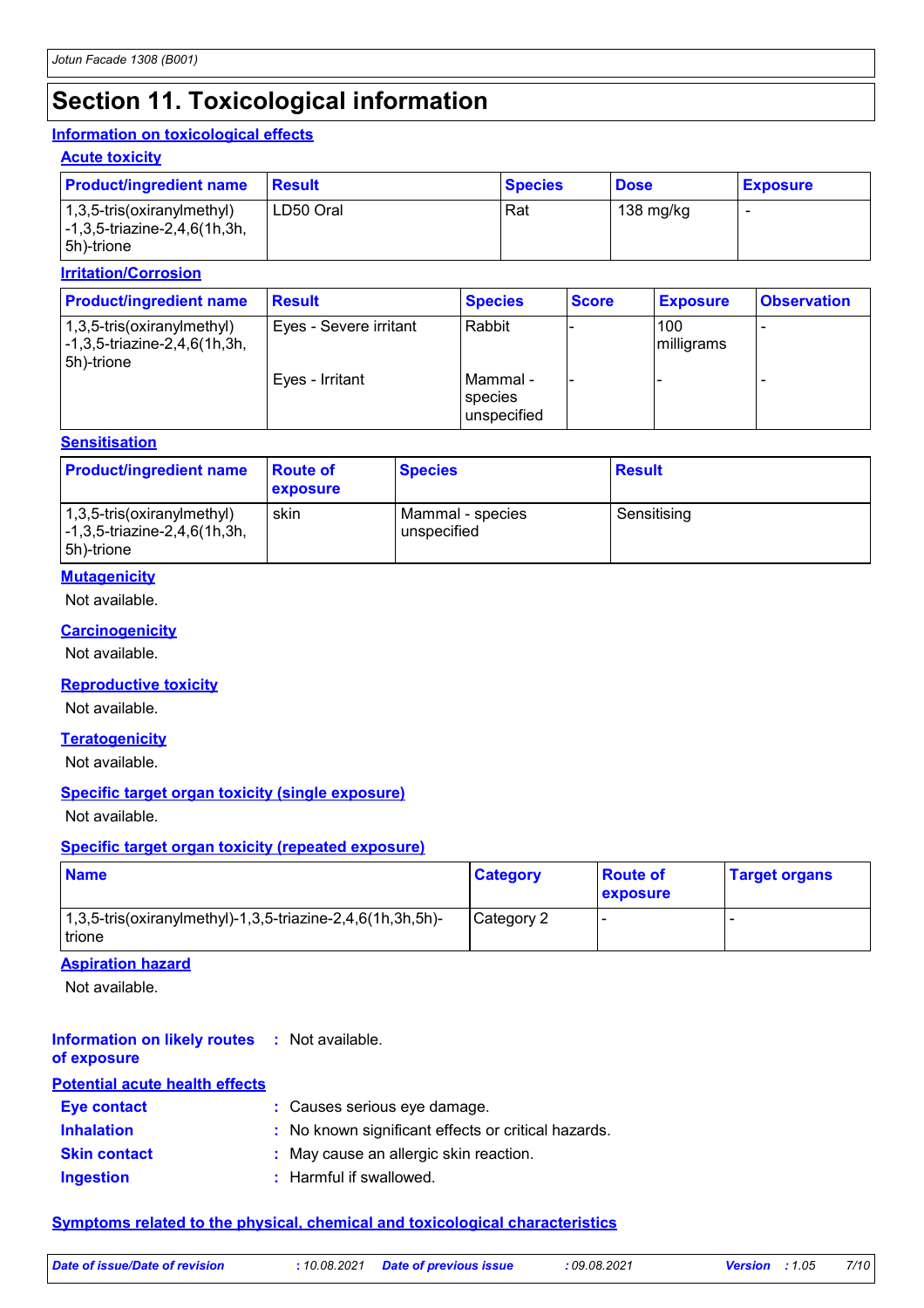# **Section 11. Toxicological information**

| <b>Eye contact</b>  | : Adverse symptoms may include the following:<br>pain<br>watering<br>redness                           |
|---------------------|--------------------------------------------------------------------------------------------------------|
| <b>Inhalation</b>   | : No specific data.                                                                                    |
| <b>Skin contact</b> | : Adverse symptoms may include the following:<br>pain or irritation<br>redness<br>blistering may occur |
| <b>Ingestion</b>    | : Adverse symptoms may include the following:<br>stomach pains                                         |

|                                                   | Delayed and immediate effects as well as chronic effects from short and long-term exposure               |
|---------------------------------------------------|----------------------------------------------------------------------------------------------------------|
| <b>Short term exposure</b>                        |                                                                                                          |
| <b>Potential immediate</b><br>effects             | : Not available.                                                                                         |
| <b>Potential delayed effects : Not available.</b> |                                                                                                          |
| <b>Long term exposure</b>                         |                                                                                                          |
| <b>Potential immediate</b><br><b>effects</b>      | $:$ Not available.                                                                                       |
| <b>Potential delayed effects : Not available.</b> |                                                                                                          |
| <b>Potential chronic health effects</b>           |                                                                                                          |
| Not available.                                    |                                                                                                          |
| <b>General</b>                                    | : Once sensitized, a severe allergic reaction may occur when subsequently exposed<br>to very low levels. |
| <b>Carcinogenicity</b>                            | : No known significant effects or critical hazards.                                                      |
| <b>Mutagenicity</b>                               | : May cause genetic defects.                                                                             |
| <b>Teratogenicity</b>                             | : No known significant effects or critical hazards.                                                      |
| <b>Developmental effects</b>                      | : No known significant effects or critical hazards.                                                      |
| <b>Fertility effects</b>                          | : No known significant effects or critical hazards.                                                      |

#### **Numerical measures of toxicity**

#### **Acute toxicity estimates**

| Route                | <b>ATE value</b> |
|----------------------|------------------|
| Oral                 | 1896.77 mg/kg    |
| Inhalation (vapours) | 56.9 mg/l        |

### **Section 12. Ecological information**

#### **Toxicity**

Not available.

#### **Persistence and degradability**

Not available.

#### **Bioaccumulative potential**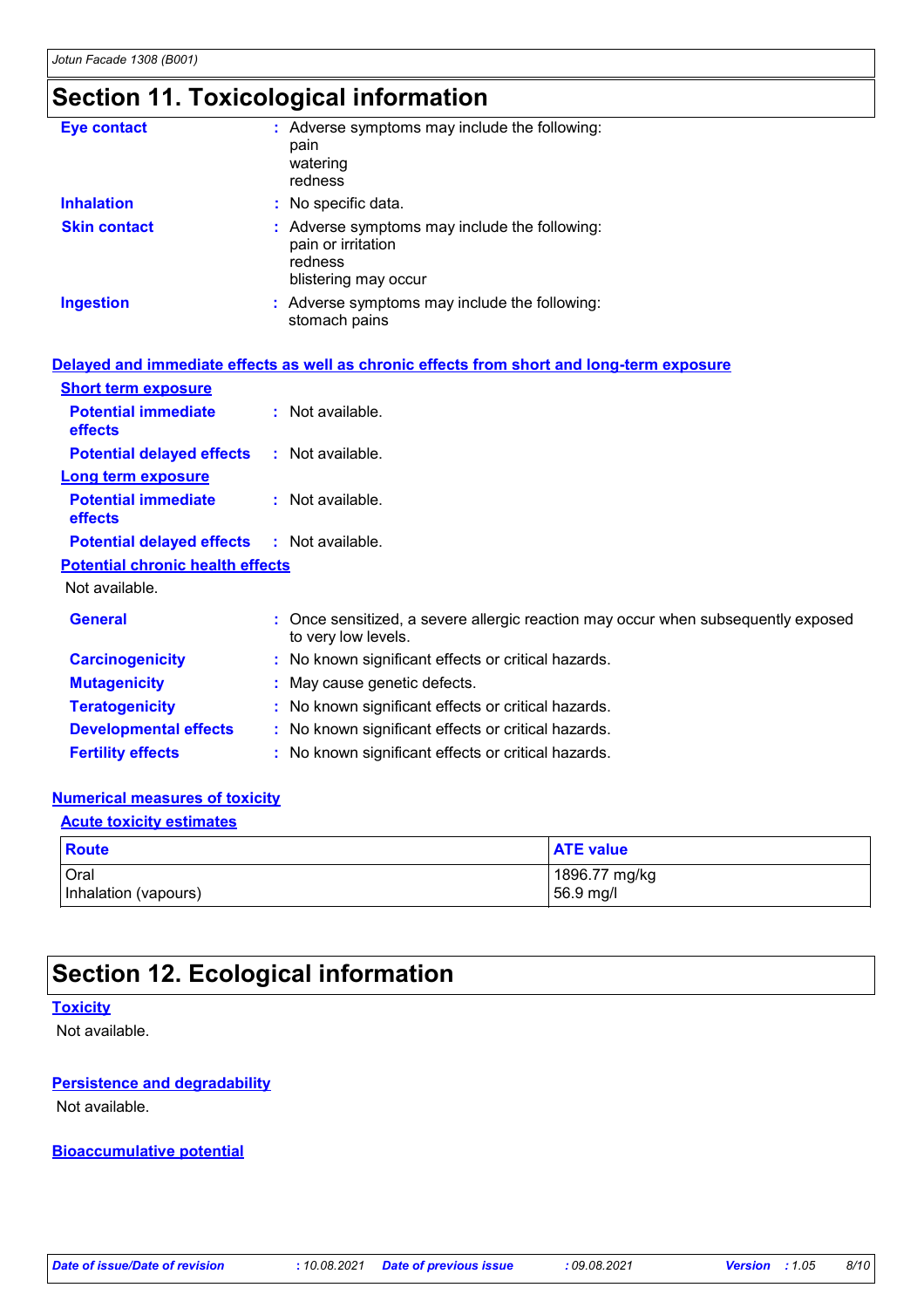### **Section 12. Ecological information**

| <b>Product/ingredient name</b>                                                                                      | $\mathsf{LoaP}_\mathsf{ow}$ | <b>BCF</b> | <b>Potential</b> |
|---------------------------------------------------------------------------------------------------------------------|-----------------------------|------------|------------------|
| $(1,3,5\text{-tris}(\text{oxirany}(\text{methyl}))$<br>$\left[-1, 3, 5\right]$ -triazine-2,4,6(1h,3h,<br>5h)-trione | $-0.8$                      |            | low              |

#### **Mobility in soil**

| <b>Soil/water partition</b> | : Not available. |
|-----------------------------|------------------|
| <b>coefficient (Koc)</b>    |                  |

**Other adverse effects** : No known significant effects or critical hazards.

### **Section 13. Disposal considerations**

**Disposal methods :**

The generation of waste should be avoided or minimised wherever possible. Disposal of this product, solutions and any by-products should at all times comply with the requirements of environmental protection and waste disposal legislation and any regional local authority requirements. Dispose of surplus and nonrecyclable products via a licensed waste disposal contractor. Waste should not be disposed of untreated to the sewer unless fully compliant with the requirements of all authorities with jurisdiction. Waste packaging should be recycled. Incineration or landfill should only be considered when recycling is not feasible. This material and its container must be disposed of in a safe way. Care should be taken when handling emptied containers that have not been cleaned or rinsed out. Empty containers or liners may retain some product residues. Avoid dispersal of spilt material and runoff and contact with soil, waterways, drains and sewers.

## **Section 14. Transport information**

|                                      | <b>ADR/RID</b>           | <b>IMDG</b>              | <b>IATA</b>              |
|--------------------------------------|--------------------------|--------------------------|--------------------------|
| <b>UN number</b>                     | Not regulated.           | Not regulated.           | Not regulated.           |
| <b>UN proper</b><br>shipping name    | $\overline{\phantom{a}}$ | $\overline{\phantom{a}}$ |                          |
| <b>Transport hazard</b><br>class(es) | $\blacksquare$           | ٠                        |                          |
| <b>Packing group</b>                 | $\blacksquare$           | $\blacksquare$           | $\overline{\phantom{0}}$ |
| <b>Environmental</b><br>hazards      | No.                      | No.                      | No.                      |
| <b>Additional</b><br>information     | ۰                        | $\overline{\phantom{a}}$ | $\overline{\phantom{0}}$ |

**Special precautions for user Transport within user's premises:** always transport in closed containers that are **:** upright and secure. Ensure that persons transporting the product know what to do in the event of an accident or spillage.

**Transport in bulk according :** Not available. **to IMO instruments**